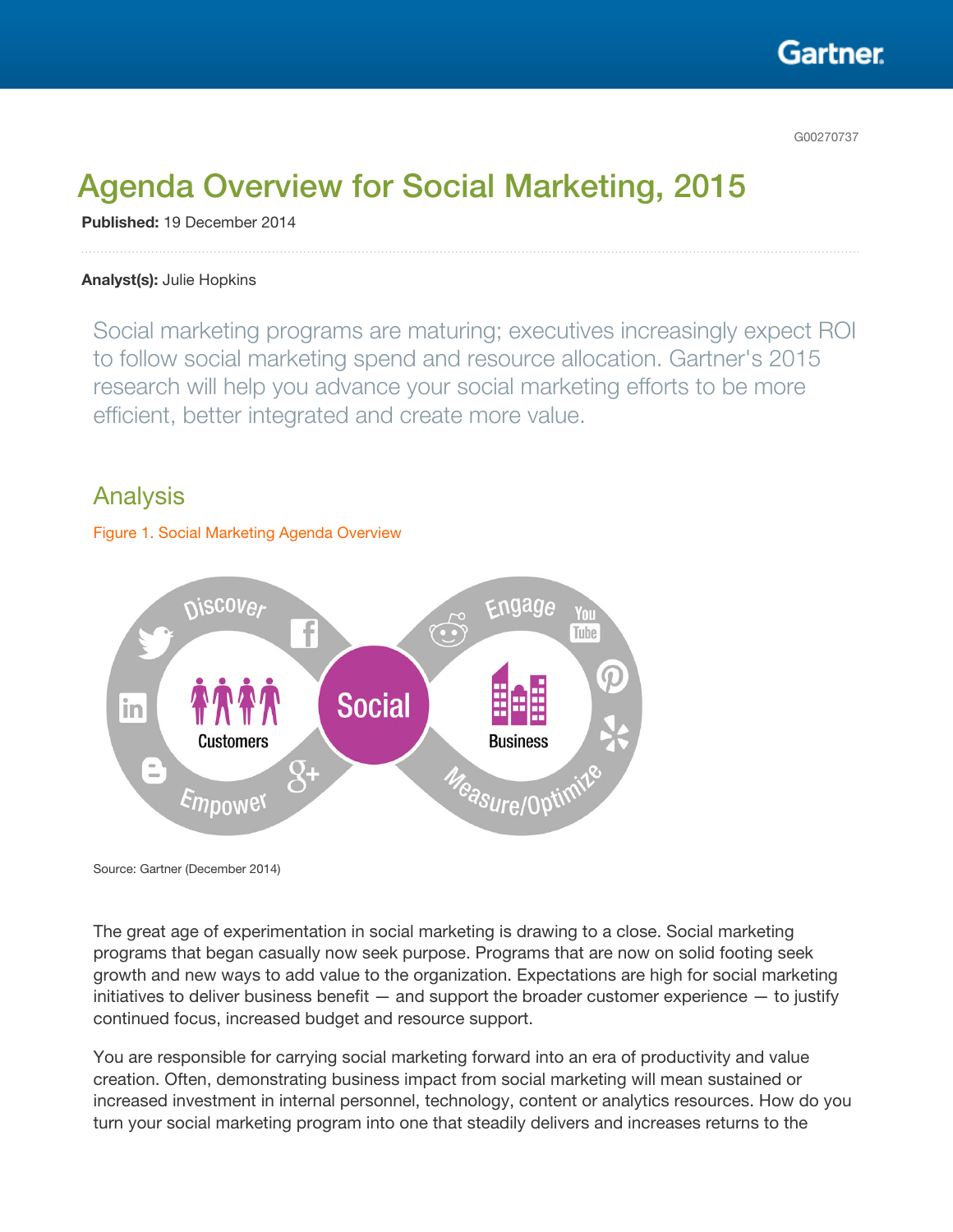

enterprise? Gartner's 2015 research will give you the advice and tools you need to convert your social efforts from experiments into marketing mainstays.

- The transition from experimentation to production will require you to move beyond the basics, and optimize your social marketing program. Optimization starts with tracking social marketing's contribution and impact to multichannel marketing, the overall customer experience and the broader organization. Social marketing tools and capabilities make these goals more attainable, but they also add a layer of complexity.
- Marketers that don't use social analytics will need to build this into their programs to generate and share insight, not just campaign reporting. Use these tools to help close the loop on your social marketing efforts, which will give you the upfront data you need to feed your strategy and the measurement tools required to assess impact.
- Programs that do not yet leverage technology to scale content development, publishing, engagement or campaign management will increasingly be burdened by the frenetic pace of social marketing, as well as the cross-channel and cross-functional demand for social data.
- Your efforts will focus on content insights, as well as customer insights, and will require thoughtful approaches to creating, customizing, managing and evaluating content for publishing and amplification, as well as measuring customer engagement and actions taken with that content.
- You'll need to choose vendors to help you with this work social marketing management applications can help organize your activities, along with those in related functions, and analytics providers will help you measure results. Vendor evaluation will become a critical skill.
- Your strategies will need to reflect the influence of new forces and trends, such as emerging social networks and the Internet of Things (real-world objects will communicate on behalf of their users via social networks and become part of the conversation).
- Your programs will become part of overall customer experience planning. Audience insights will feed journey maps; content plans will reflect experience design. Campaigns will focus more on enriching the customer experience, rather than promoting specific products, as their primary competitive differentiator.

Our 2015 research will help you handle the growing complexities of maturing social marketing programs.

# Key Issues

- What are the best practices in planning and executing social marketing programs and campaigns?
- How can social marketing drive maximum business value in broader multichannel programs?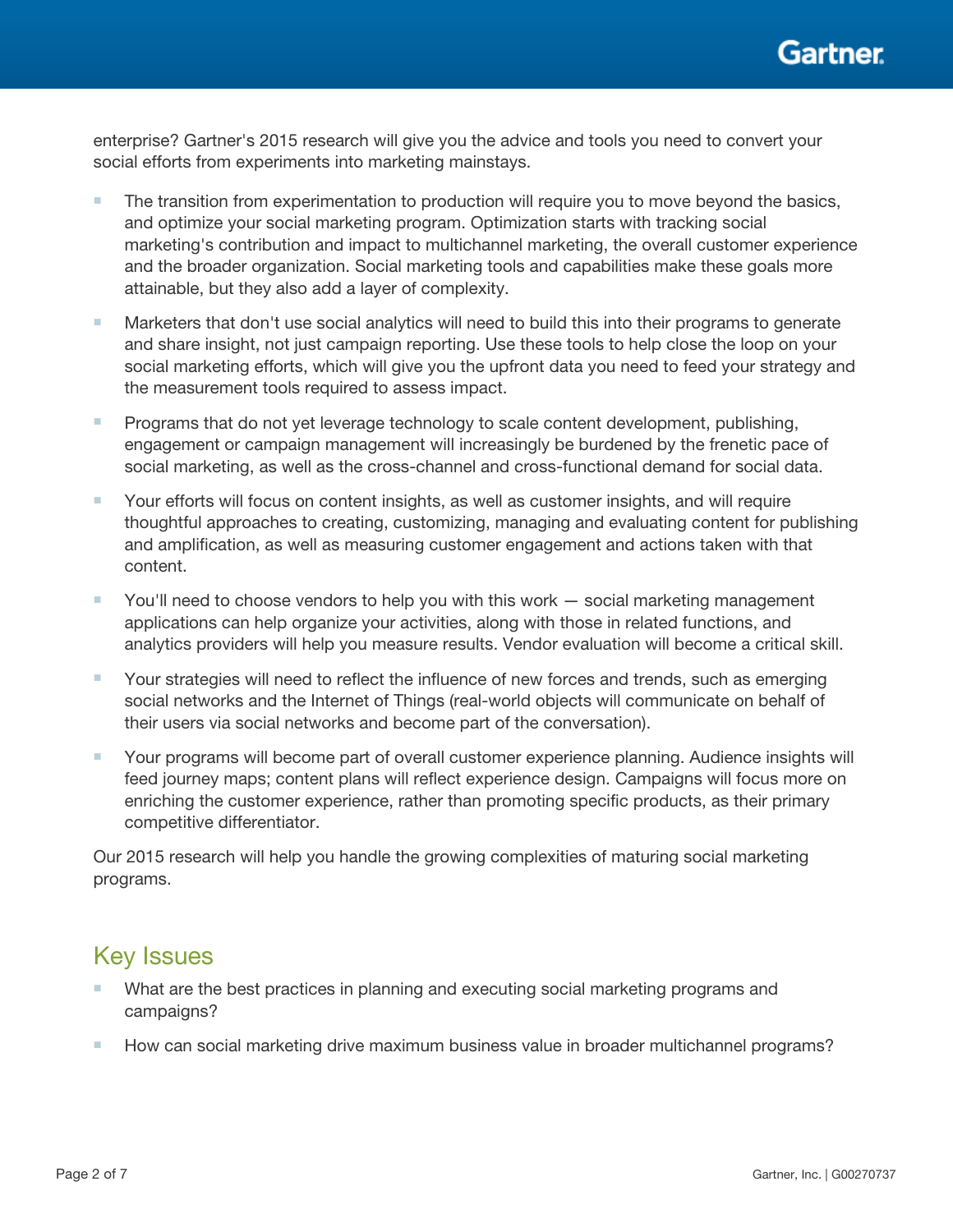

What are the best practices in planning and executing social marketing programs and campaigns?

You're going to invest significant amounts in social marketing — our research indicates social marketing is one of the top areas of increased digital marketing investment planned for 2015 — as it is viewed as core to digital marketing success, and will be under increasing scrutiny to create value for the organization. Budget alone can address many of social marketing's challenges, but those challenges remain formidable:

- A robust social marketing program is highly dependent on content marketing, mainly content creation, which is resource-intensive and can constrain programs as marketers seek to create, curate and cultivate content that forges an authentic connection through content.
- Social networks are dynamic, and doing business and engaging customers on these platforms can feel like chasing a moving target. Best practices can shift like the wind; marketers that can optimize quickly will fare better.
- Customers can be fickle and demanding. As existing social sites expand their feature sets, new social networks arise, and the bar is raised for engaging content and tactics, marketers can struggle to keep pace and wonder where to focus.
- Social marketing initiatives often contribute to the business indirectly, and marketers struggle to connect the impact of their programs to business objectives. However, social programs can be fully optimized for business value only when insights are understood and applied, and activities are integrated across the customer experience.

Social marketing initiatives must be built with enough depth and flexibility to address the range of customer interests; be designed to redirect, expand, contract or connect as necessary; all while remaining focused on what the program is designed to achieve. Creating the right organization to support these efforts, and following best practices in process, as well as selecting the right tools and technologies, are essential to success in social marketing.

## Planned Research

Our 2015 research will help you create effective social marketing initiatives. We'll write Best Practice documents, based on case studies, to show you how industry peers establish and engage communities, plan and contribute to multichannel campaigns, and execute integrated tactics (see "Top Use Cases and Benefits of Social Marketing") in support of the customer experience. We'll provide strategic guidance for how to implement programs on specific networks, use targeted tactics and techniques (for example, paid media), and exploit emerging opportunities for social engagement. We'll help you understand how to manage your social marketing initiatives within your team and across teams connected or adjacent to your own. We'll guide your analytical processes, from how you gather insights from social dialogues, to providing advice on budgeting, metrics and measurement for social marketing, as well as other digital campaigns.

We'll also look to the horizon — how your program should evolve to stay ahead. We will keep an eye on the Internet of Things, and advise how this will impact social sharing, publishing, analytics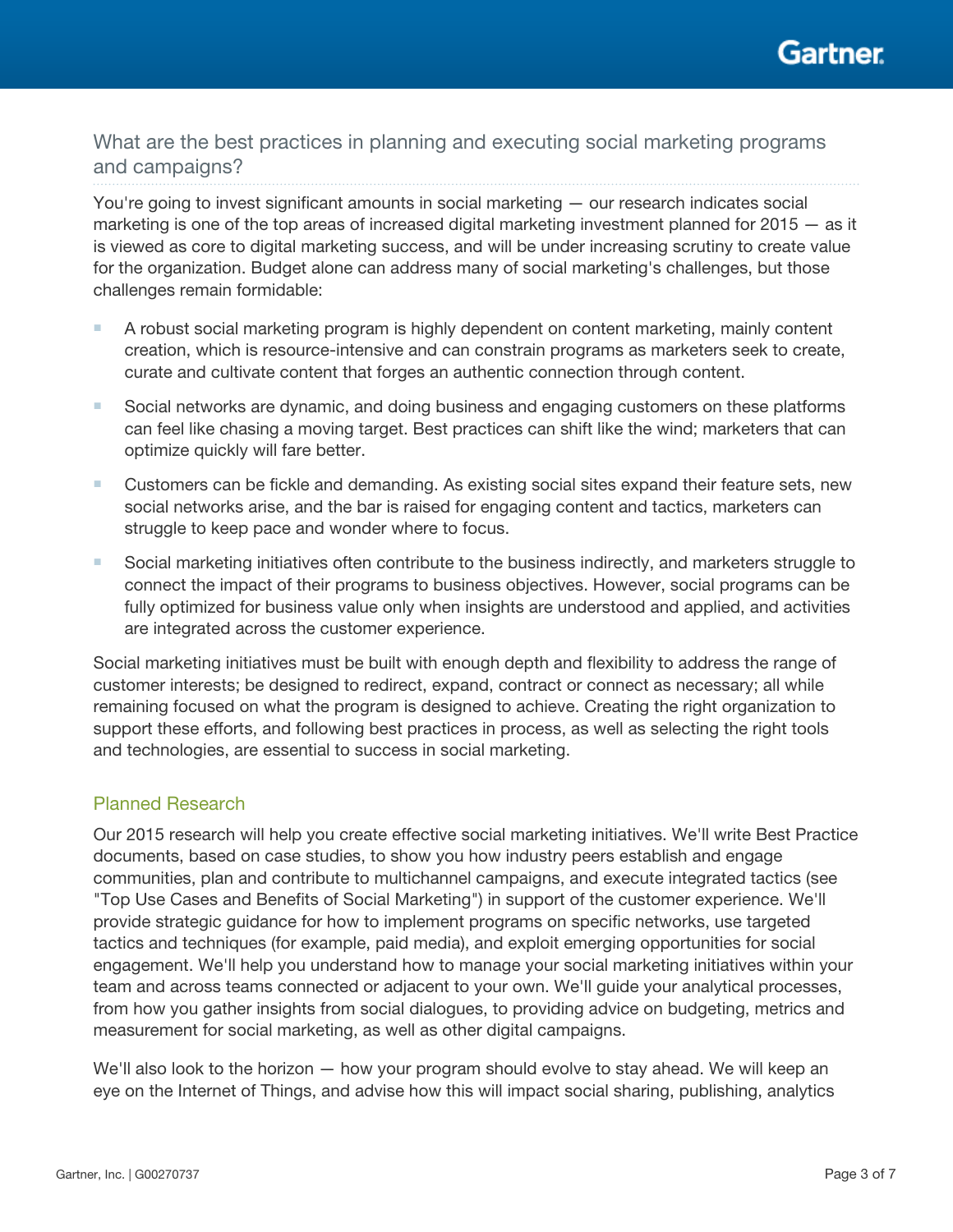and insights. Impact Appraisal, Cool Vendors and Hype Cycle reports will keep you abreast of the latest developments in social networks and platforms and how to take advantage of them (for example, see "Cool Vendors in Social Marketing, 2014").

How can social marketing drive maximum business value in broader multichannel programs?

Stand-alone social marketing tactics — viral videos with million-view reach, Instagram campaigns that generate momentum and inspire followers around concepts and hashtags, or short-term traffic spikes driven by promoted Tweets — can give your brand a quick boost. But social networking will pay bigger dividends as part of an integrated marketing strategy and the full customer experience:

- Social media interactions can provide needed fuel to accelerate commerce transactions or increase mobile engagement. Customers turn to socially shared reviews and advice before they buy, and companies have started enabling social interactions on their commerce sites (see "Market Guide for Social Commerce"). As one of the leading sources of time spent on mobile devices, social marketing also has the ability to drive mobile engagement with campaigns or content.
- Social marketing activity management and tracking is increasingly part of digital marketing hub technologies — that is, the extensible platforms on which you can create and manage integrated, multichannel programs. This integrated approach can provide real-time insights, give you better information about customers and their interactions across time and channel, and offer tools to engage based on these insights.
- Social media will also become part of the organization's coordinated efforts across paid, owned and earned media. Channel activities and investments are planned deliberately when campaigns and programs are designed. Selections are made in hopes of reaching the right people, at the right time, in their buying journey, and with the right content and tactic, rather than undertaking channel-specific campaigns in isolation.
- As the reach of organic social marketing declines, and more social programs leverage paid social investments, the role of social marketing expands beyond content publishing and engagement, to understanding amplification strategy and investment.

Thus, social media will be incorporated and connected to all digital marketing strategies and tactics, and can augment and drive improvements across offline and online disciplines.

## Planned Research

Our 2015 research will give you insight into how social marketing programs can help grow the business as part of your overall digital marketing strategy (see "Top Use Cases for Social Marketing in Financial Services"). We will offer reports to guide the transition from social marketing as a channel-specific tactic, to social marketing as a strategic discipline, one that is part of a larger multichannel approach and customer experience design and serves the entire organization. Best Practice documents will help you align tactics with your organization's marketing strategy — on connecting with influencers, for instance. We'll also help you plan for outside involvement in your social program; our research will help you anticipate social marketing costs, as well as identify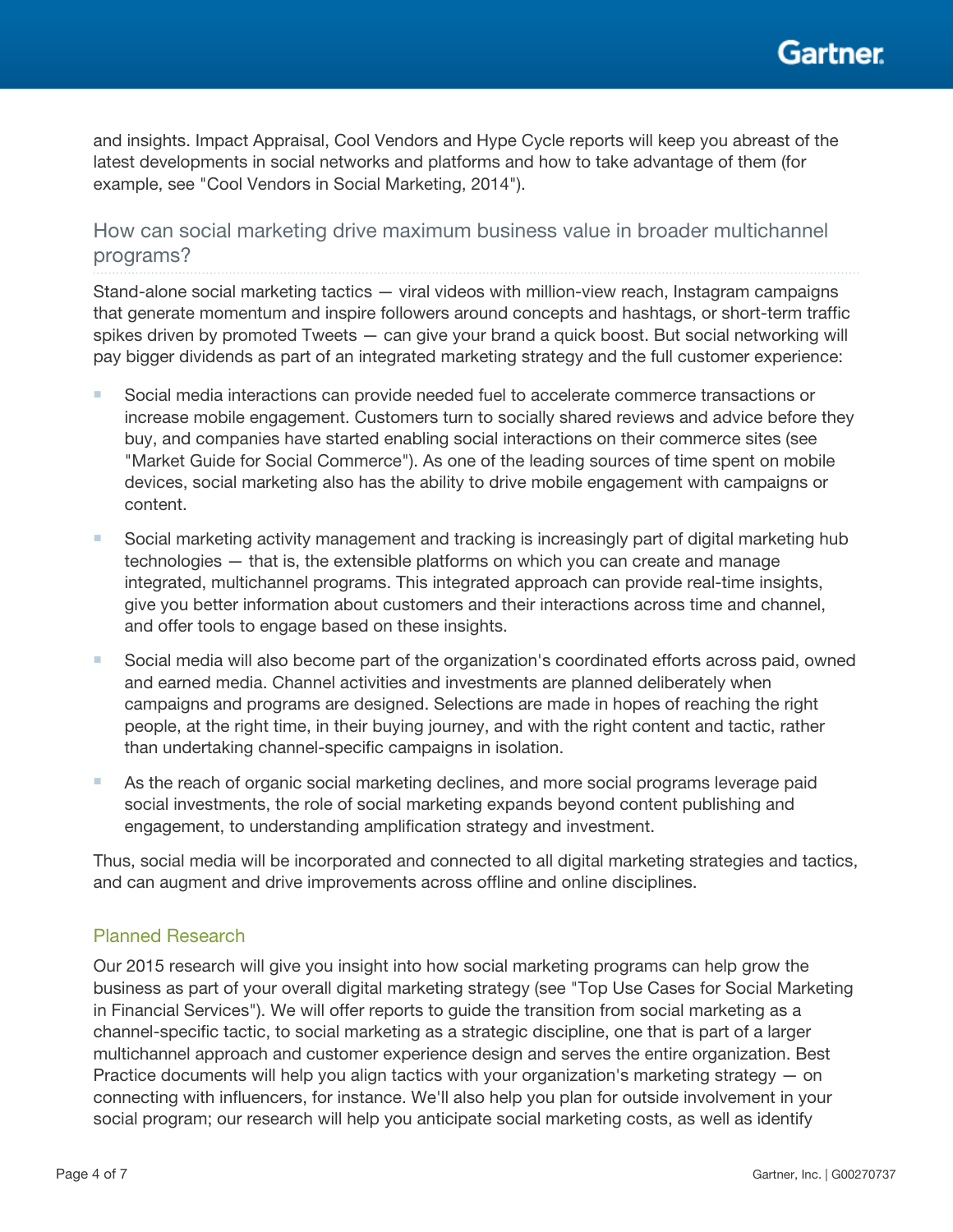**Gartner** 

service and technology providers (such as agencies or outsourcers). Our Survey Analysis reports will keep you up to date about the latest trends in social marketing. Magic Quadrants and Market Guides will also help you understand how the rapidly changing digital marketing technology landscape will affect your social marketing initiatives (see "Market Guide for Social Marketing Management").

# Related Priorities

Key Initiatives address significant business opportunities and threats, and typically have defined objectives, substantial financial implications, and high organizational visibility. They are normally implemented by a designated team with clear roles and responsibilities, as well as defined performance objectives.

### Table 1. Related Priorities for Social Marketing

| <b>Key Initiative</b>                                 | <b>Focus</b>                                                                                                                                                                                                                         |
|-------------------------------------------------------|--------------------------------------------------------------------------------------------------------------------------------------------------------------------------------------------------------------------------------------|
| Multichannel<br>Marketing                             | Multichannel marketing represents a coordinated program across digital and traditional<br>media to acquire and retain customers, extend the brand, condition the market, and engage<br>communities.                                  |
| <b>Emerging Marketing</b><br>Technology and<br>Trends | Emerging marketing technology and trends, such as big data, social media, augmented<br>reality and context-aware computing, create new opportunities to acquire and retain<br>customers, fueling growth and taking market share.     |
| Data-Driven Marketing                                 | Data-driven marketing refers to acquiring, analyzing and applying all information about<br>customer and consumer wants, needs and motivations.                                                                                       |
| Marketing<br>Management                               | New capabilities enable marketers to penetrate customer segments and explore<br>opportunities for growth through modern, digitally inspired strategies - if marketers can<br>overcome the operational and organizational challenges. |
| Mobile Marketing                                      | Mobile marketing involves using information about people's context (location, identity,<br>relationships and intentions) to tailor information and products that will increase customer<br>engagement and sales.                     |
| Digital Commerce                                      | Digital commerce uses the Internet, mobile networks and commerce infrastructure to execute<br>transactions with consumers or businesses, and to support marketing and other activities<br>around these transactions.                 |

Source: Gartner (January 2015)

## Suggested Next Steps

■ Audit upcoming social marketing campaign plans for business value. Make sure planned activities map to overall business objectives and are assigned benchmarks you wish to meet. Align staffing plans to make sure you have the resource bandwidth and skill sets required to fuel your social marketing engagement needs.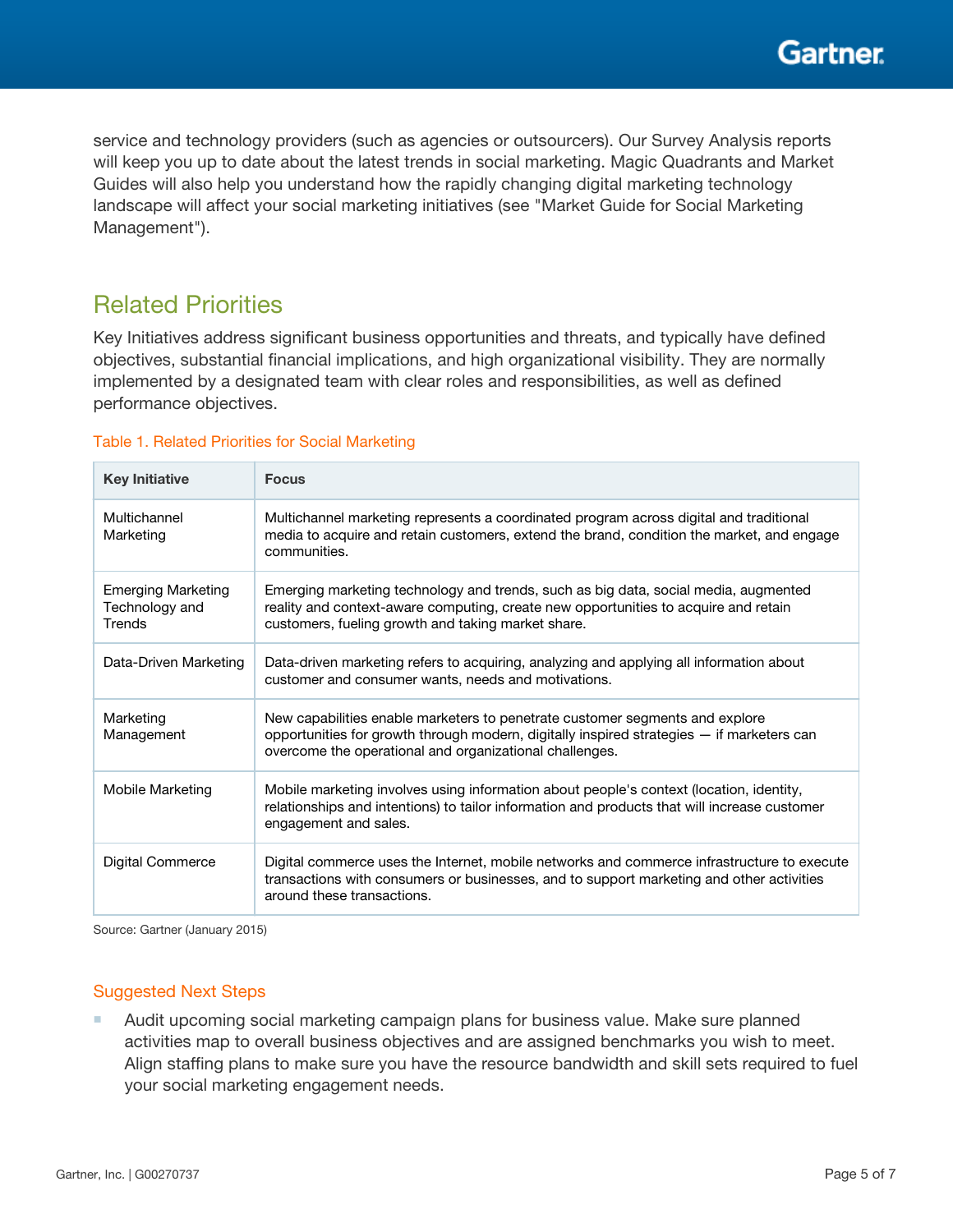

- Work with peers managing other digital channels, such as mobile, commerce, and customer service and sales, to devise a role for social media in their long-term plans.
- Include measurement as an integral part of planning for any digital marketing campaign. Define metrics that align with the organization's business goals. Benchmark performance before the campaign begins so that you can tell whether you have moved key performance indicators.

# Gartner Recommended Reading

*Some documents may not be available as part of your current Gartner subscription.*

"How to Turn Social Marketing Activities Into Social Commerce"

"How to Measure Social Marketing ROI"

"Top Use Cases and Benefits of Social Marketing"

"Cool Vendors in Social Marketing, 2014"

"Top Use Cases for Social Marketing in Financial Services"

### Agenda Manager Profile



Julie Hopkins analyzes digital marketing strategy, trends and practices. She studies social marketing, multichannel marketing, email marketing, customer experience and emerging digital marketing trends. She helps clients use these techniques to engage customers, evangelize their brand, grow revenue and transform the business.

Before joining Gartner, Ms. Hopkins worked at a full-service digital agency, where she helped companies design and implement digital programs and campaign strategies. She worked with clients new to digital marketing, clients implementing their first programs in mobile or social channels, and clients optimizing large multichannel marketing programs. Previously, she held corporate marketing, product marketing and product management roles in high-tech companies, and was a management consultant in data warehousing.

#### More on This Topic

This is part of an in-depth collection of research. See the collection:

Agenda Overviews for Gartner for Marketing Leaders, 2015